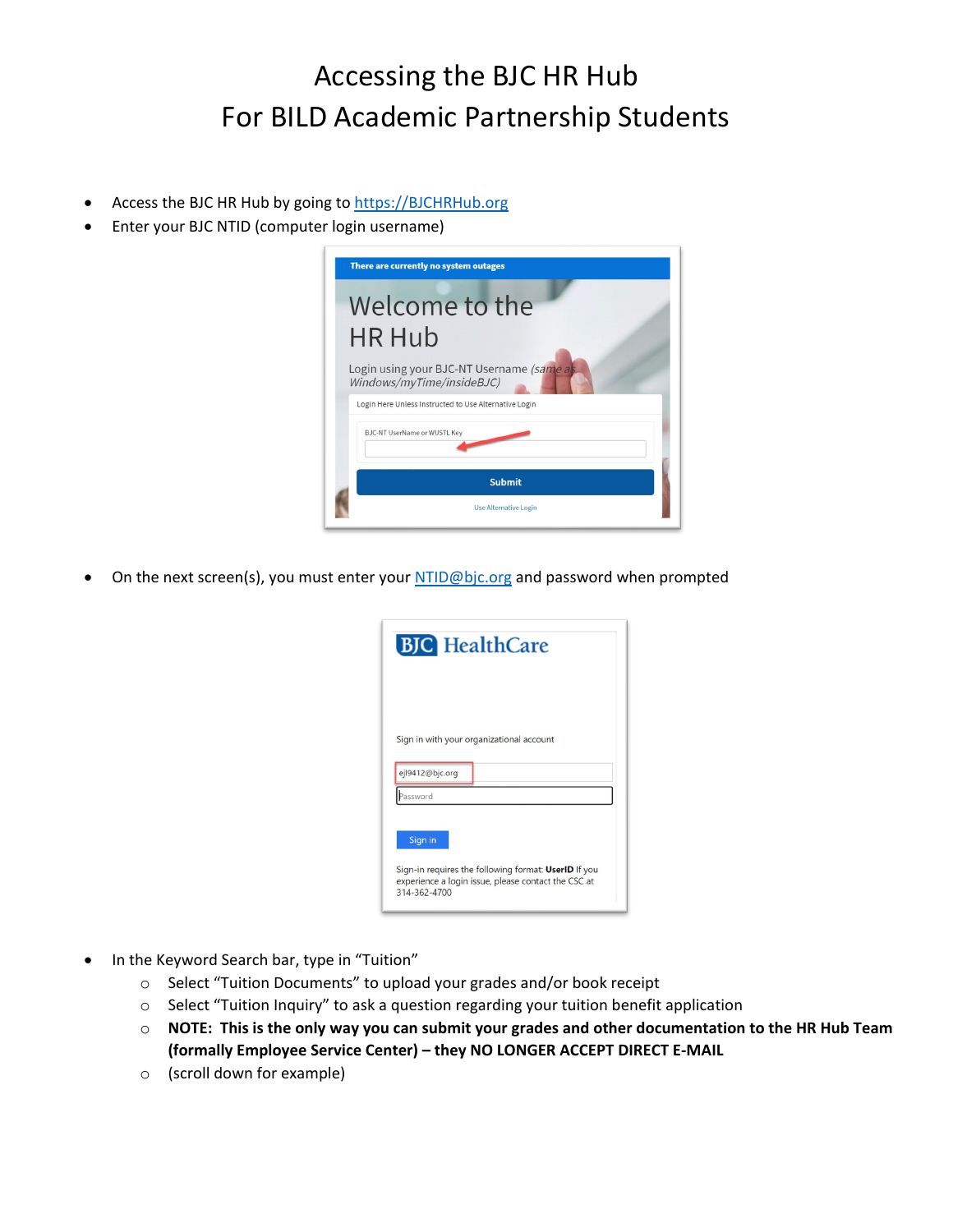

- When submitting your documents (grades, book receipt, etc)
	- o Select "BILD/Academic Partnership (cohorts)" from the dropdown list
	- o Complete every section that has a red asterisk
	- o Click on "Add Attachments" to attach a PDF or image of your document(s)
	- o Click "Submit"

| <b>Tuition Documents</b>                                |                                                                                                                                                                                                                 |                                                                  |
|---------------------------------------------------------|-----------------------------------------------------------------------------------------------------------------------------------------------------------------------------------------------------------------|------------------------------------------------------------------|
| Submit tuition documents                                |                                                                                                                                                                                                                 |                                                                  |
|                                                         | Submit tuition documents for grades, book receipt, and billing statement via pdf or jpg as an attachment.                                                                                                       |                                                                  |
|                                                         | Once your course is complete and ALL documents are submitted and processed, you will receive an approval<br>email. Reimbursements will be reflected on the second paycheck after receipt of the approval email. |                                                                  |
| To learn more about Tuition Assistance, click here.     |                                                                                                                                                                                                                 | Submit                                                           |
| For additional information on BILD program, click here. |                                                                                                                                                                                                                 |                                                                  |
|                                                         | For additional information, click here, to review the Tuition Assistance policy 4.11.                                                                                                                           |                                                                  |
| * Type of Tuition Assistance Program                    |                                                                                                                                                                                                                 | Required information<br>Do you have a book<br>receipt to submit? |
| BILD/Academic Partnership (cohorts)                     |                                                                                                                                                                                                                 | Do you have grades to<br>v<br>submit?                            |
| <b>BOOKS</b>                                            |                                                                                                                                                                                                                 |                                                                  |
| * Do you have a book receipt to submit?                 |                                                                                                                                                                                                                 |                                                                  |
| -- None --                                              |                                                                                                                                                                                                                 | v                                                                |
| <b>GRADES</b>                                           |                                                                                                                                                                                                                 |                                                                  |
| * Do you have grades to submit?                         |                                                                                                                                                                                                                 |                                                                  |
| -- None --                                              |                                                                                                                                                                                                                 | ٧                                                                |
| Provide additional comments if needed                   |                                                                                                                                                                                                                 |                                                                  |
|                                                         |                                                                                                                                                                                                                 |                                                                  |
|                                                         |                                                                                                                                                                                                                 |                                                                  |